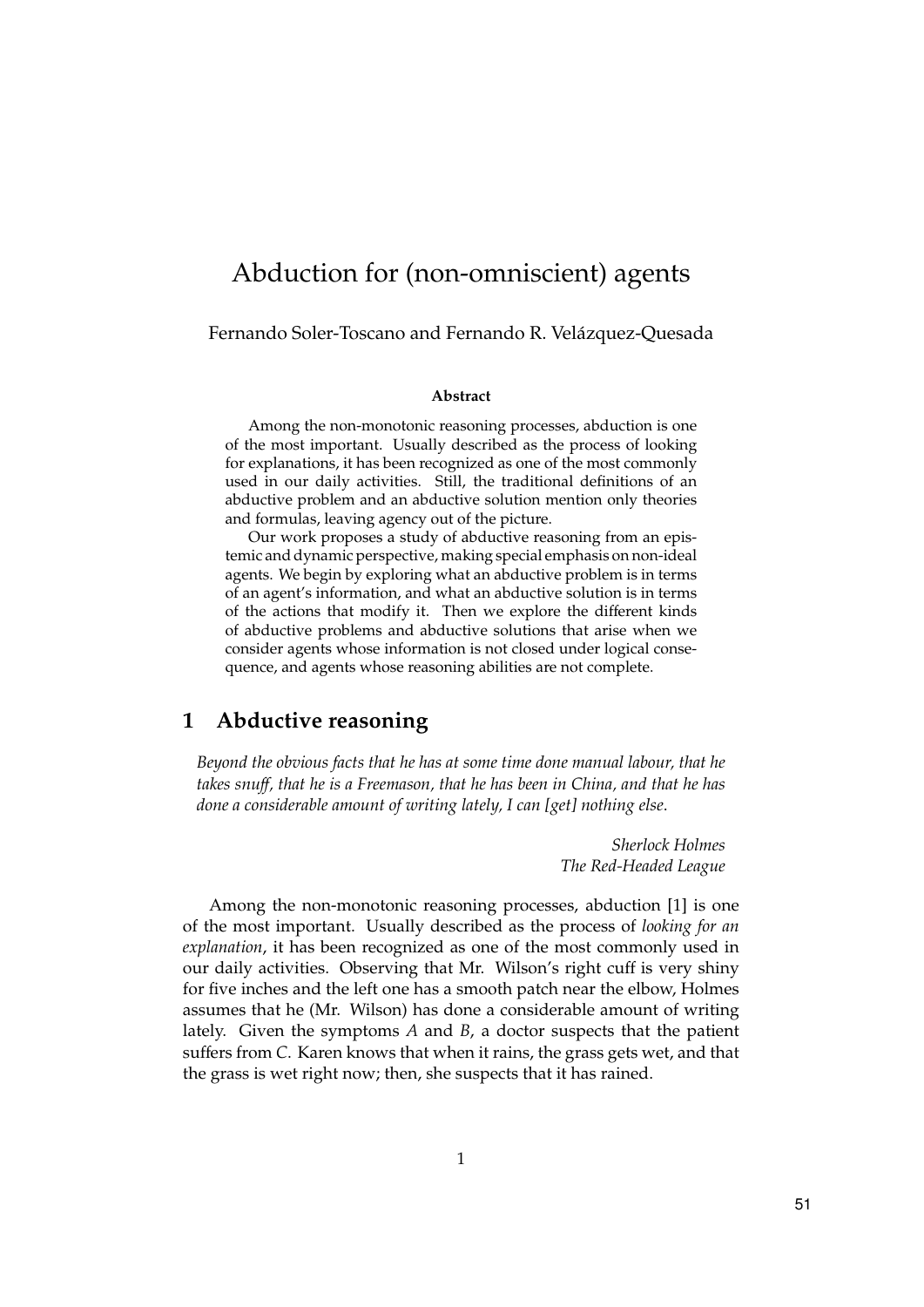But though traditional examples of abductive reasoning are given in terms of an agent's information and its changes, classical definitions of an abductive problem and its solutions are given in terms of theories and formulas, without mentioning the agent's information and how it is modified.

The present work proposes a study of abductive reasoning from an epistemic and dynamic perspective. After recalling the classical definitions of an abductive problem and an abductive solution (the rest of the current section), we explore what an abductive problem is in terms of the agent's information, and what an abductive solution is in terms of the actions that modify it (Section 2). Then we focus on non-ideal agents, analyzing not only the cases that arise when the agent's information is not closed under logical consequence (Section 3) but also those that arise when the agent's reasoning abilities are not complete (Section 4). We finish with a summary, proposing lines for further work (Section 5).

In this paper we will use the term information in the most general sense, with the notions of knowledge or belief being particular instances that impose further restrictions, like truth or consistency. Moreover, though we will use formulas in Epistemic Logic (EL; [9]) and Dynamic Epistemic Logic style (DEL; [5]), we will not commit ourselves to any particular semantic model. The main goal of this work is to explore the possibilities and concepts that emerge from a dynamic epistemic analysis of abductive reasoning.

### 1.1 The classical approach to abduction

Traditionally, it is said that there is an abductive problem when there is a formula  $\chi$  that is not predicted by the current theory  $\Phi$ . Recently, it has been observed that, even if the theory does not entail  $\chi$ , it might entail its negation. Following [1], we can identify two basic abductive problems.

**Definition 1.1** (Abductive problem). Let  $\Phi$  and  $\chi$  be a theory and a formula, respectively, in some language  $\mathcal{L}$ . Let  $\vdash$  be a consequence relation on  $\mathcal{L}$ .

The pair ( $\Phi$ ,  $\chi$ ) is a *novel abductive problem* when neither  $\chi$  nor  $\neg \chi$  are consequences of  $\Phi$ , i.e., when

$$
\Phi \nvdash \chi
$$
 and  $\Phi \nvdash \neg \chi$ 

The pair ( $\Phi$ ,  $\chi$ ) is an *anomalous abductive problem* when, though  $\chi$  is not a consequences of  $\Phi$ ,  $\neg \chi$  is, i.e., when

$$
\Phi \nvdash \chi
$$
 and  $\Phi \vdash \neg \chi$ 

Traditionally, a solution for an abductive problem  $(\Phi, \chi)$  is a formula  $\psi$ that, together with  $\Phi$ , entails  $\chi$ . This solves the problem because now the theory is strong enough to *explain*  $\chi$ . The *anomalous* case requires an extra initial step, since adding directly such  $\psi$  will make the theory to entail both  $χ$  and  $\neg$ χ. The agent should perform first a theory revision that stop  $\neg$ χ from being a consequence of Φ. Here are the formal definitions.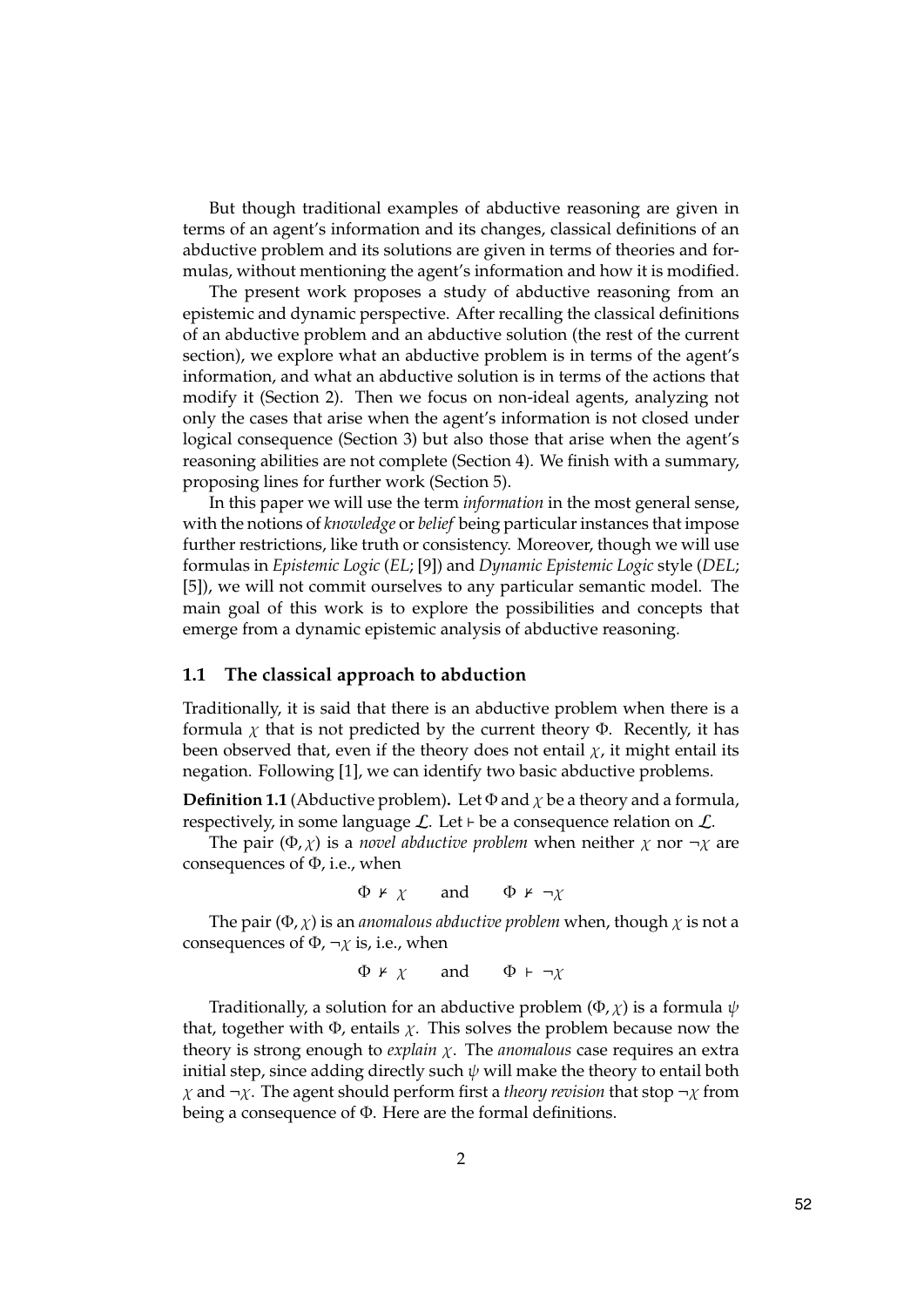Definition 1.2 (Abductive solution).

• Given a *novel* abductive problem  $(\Phi, \chi)$ , the formula  $\psi$  is an *abductive* solution if

$$
\Phi,\,\psi\ \vdash\ \chi
$$

• Given an *anomalous* abductive problem  $(\Phi, \chi)$ , the formula  $\psi$  is an abductive solution if it is possible to perform a theory revision to get a *novel* problem ( $\Phi', \chi$ ) for which  $\psi$  is a solution.

In some cases, Definition 1.2 is too weak since it allows trivial solutions, like  $\chi$  itself. Again, following [1], it is possible to make a further classification.

**Definition 1.3** (Classification of abductive solutions). Let  $(\Phi, \chi)$  be an abductive problem. An abductive solution  $\psi$  is

| <i>consistent</i> if                                              | $\Phi$ , $\psi$ $\kappa$ $\perp$                    |
|-------------------------------------------------------------------|-----------------------------------------------------|
| explanatory if                                                    | $\psi \nvdash \chi$                                 |
| <i>minimal</i> if, for every other abductive solution $\varphi$ , | $\psi \vdash \varphi$ implies $\varphi \vdash \psi$ |

The consistency requirement discards those  $\psi$  inconsistent with  $\Phi$  and the explanatory requirement discards  $\chi$  itself. Minimality works as the Occam's razor, asking for the solution  $\psi$  to be logically equivalent to any other solution it implies.

# 2 From an agent's perspective

Most of the examples of abductive reasoning involve an agent and its information. It is Holmes who observes that Mr. Wilson's right cuff is very shiny; it is a doctor who observes the symptoms  $A$  and  $B$ ; it is Karen who observes that the grass is wet. So when does an agent has an abductive problem  $(\Phi, \chi)$ ? By interpreting  $\Phi$  as the agent's information, we get the following definitions. We use formulas in EL style, where Inf $\varphi$  is read as " $\varphi$  is part of the agent's information".

**Definition 2.1** (Subjective abductive problem). Let  $\chi$  be a formula.

We say that an agent has a novel  $\chi$ -abductive problem when neither  $\chi$  nor  $\neg \chi$  are part of her information, i.e., when the following formula holds:

$$
\neg \text{Inf } \chi \ \land \ \neg \text{Inf } \neg \chi \tag{1}
$$

We say that an agent has an anomalous  $\chi$ -abductive problem when  $\chi$  is not part of her information but  $\neg \chi$  is, i.e., when the following formula holds:

$$
\neg \text{Inf} \chi \wedge \text{Inf } \neg \chi \tag{2}
$$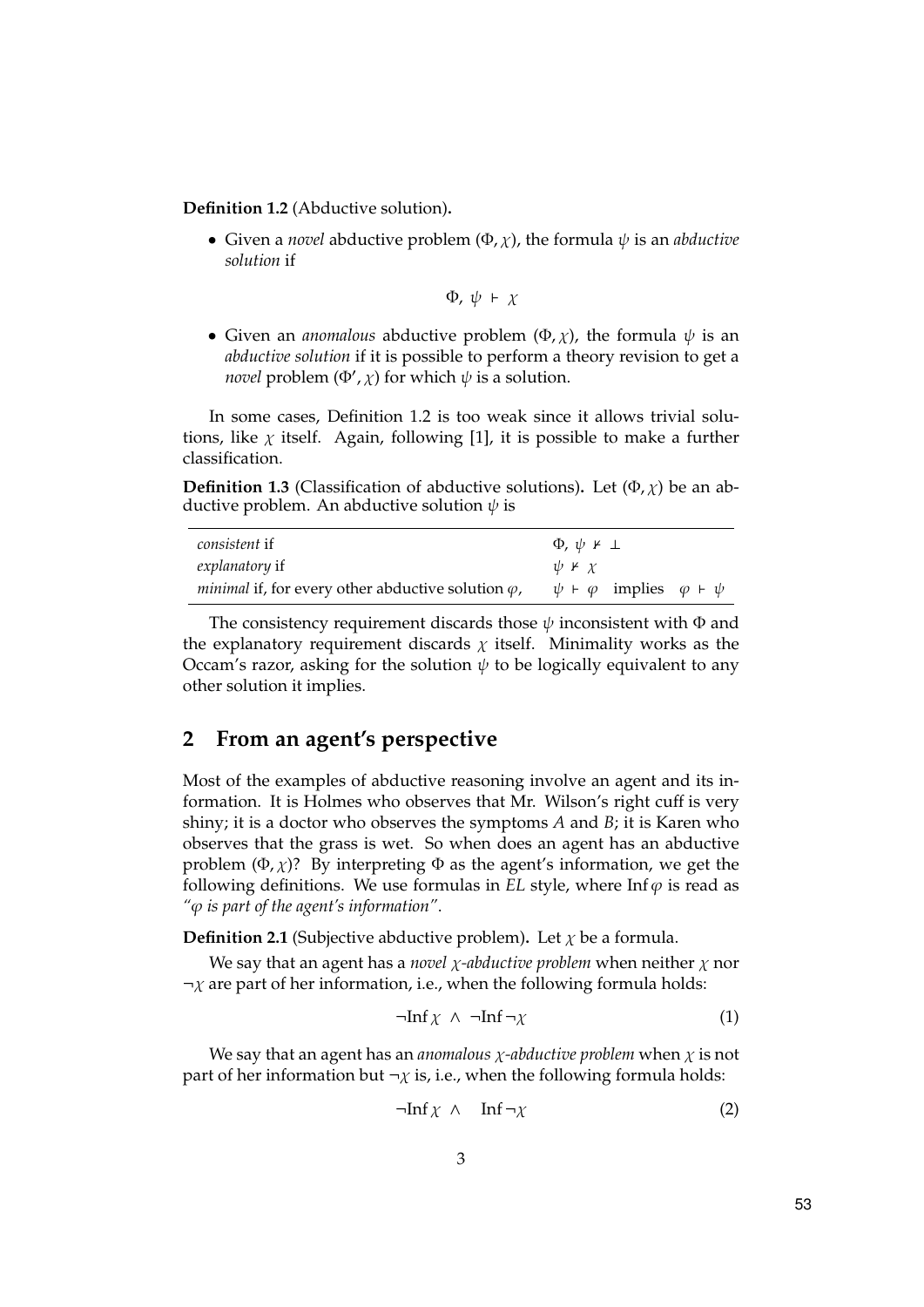So an agent has a  $\chi$ -abductive problem when  $\chi$  is not part of her information. What about an abductive solution? Definition 1.2 states that  $\psi$  is a solution to a novel problem if, when added to the theory  $\Phi$ , we get a theory that entails  $\chi$ . But a theory is actually closed under logical consequence, so  $\psi$  is a solution if, when added to the theory, makes  $\chi$  part of the theory too. The anomalous case needs another step, since a revision is required first.

We have identified  $\Phi$  with the agent's information. Then, a solution for the subjective *novel* case is a formula  $\psi$  that, when added to the agent's information, makes the agent informed about  $\chi$ . This highlights the fact the requisites of a solution involve an action; an action that changes the agent's information by adding  $\psi$  to it. In the subjective *anomalous* case, the action was already clear, since the theory should be modified. But now we can see that the requisites for this case involves two actions: removing a piece of information and then incorporating a new one.

We will express changes in the agent's information by using formulas in DEL style. In particular, formulas of the form  $\langle \text{Add}_\phi \rangle \varphi$  will be read as " $\phi$  can be added to the agent's information and, after that,  $\varphi$  is the case", and formulas of the form  $\langle \text{Rem}_{\phi} \rangle \varphi$  will be read as " $\varphi$  can be removed from the agent's information and, after that,  $\varphi$  is the case".

Definition 2.2 (Subjective abductive solution). Suppose an agent has a novel *χ*-abductive problem, that is, ¬Inf  $χ$  ∧ ¬Inf ¬ $χ$  holds. A formula  $ψ$  is an abductive solution to this problem if, when added to the agent's information, the agent becomes informed about  $\chi$ . In a formula,

$$
\langle \text{Add}_{\psi} \rangle \ln f \chi
$$

Now suppose the agent has an *anomalous*  $\chi$ -abductive problem, that is,  $\neg$ Inf  $\chi \wedge$ Inf $\neg \chi$  holds. A formula  $\psi$  is an *abductive solution* to this problem if the agent can revise her information to remove  $\neg \chi$  from it and, after it, the incorporation of  $\psi$  makes  $\chi$  part of her information. In a formula,

$$
\langle \text{Rem}_{\neg \chi} \rangle \left( \neg \text{Inf } \neg \chi \wedge \langle \text{Add}_{\psi} \rangle \text{ Inf } \chi \right)
$$

What about the further classification for abductive solutions? We can also provide formulas that characterize them.

Definition 2.3 (Classification of subjective abductive solutions). Suppose an agent has a *χ*-abductive problem. A formula  $\psi$  is a(n)

• consistent abductive solution if it is a solution and can be added to the agent's information without making the latter inconsistent:

$$
\langle \mathop{\rm Add}\nolimits_\psi\rangle \bigl(\mathop{\rm Inf}\nolimits \chi \wedge \neg \mathop{\rm Inf}\nolimits \bot\bigr)
$$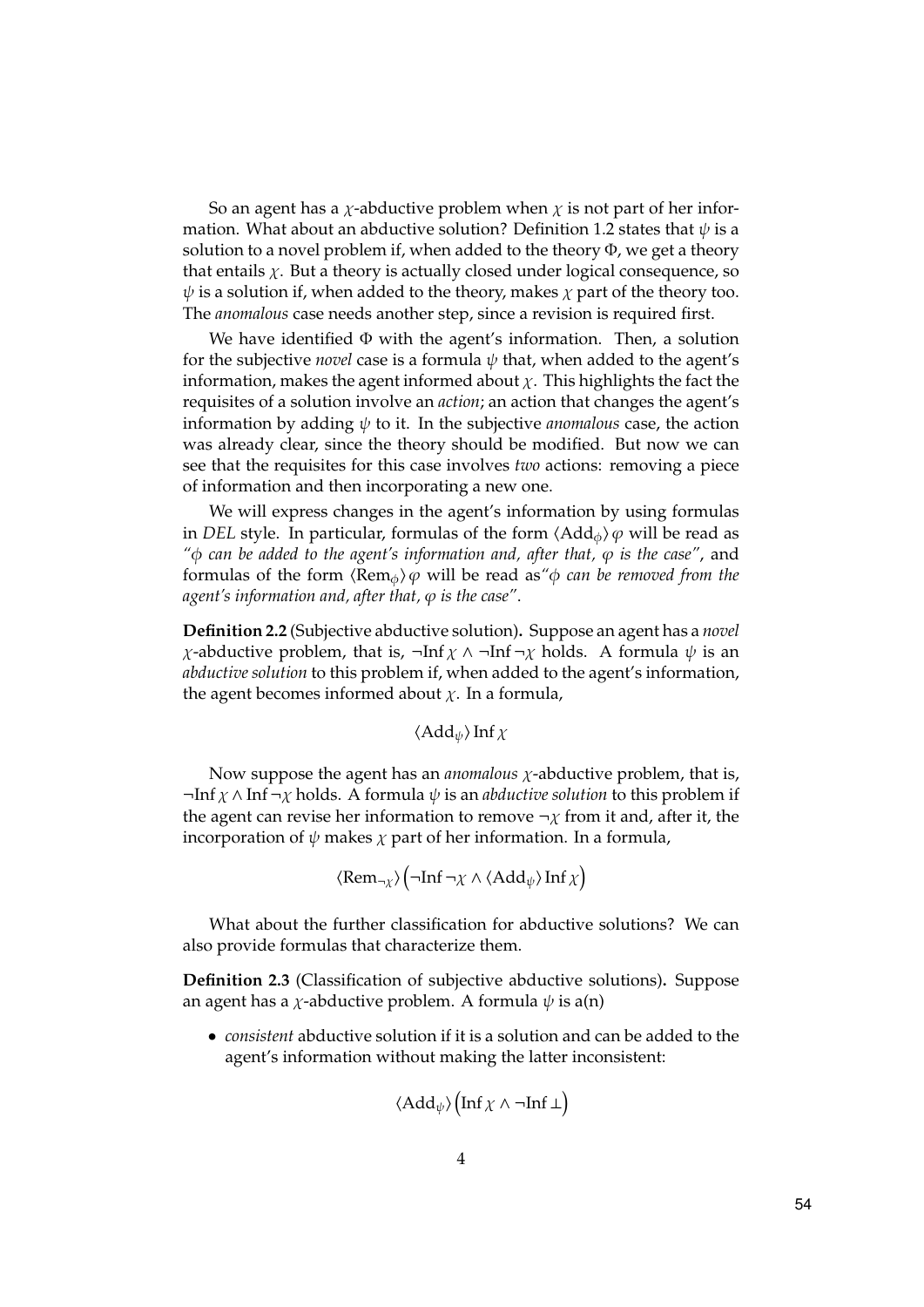• *explanatory* abductive solution if it is a solution and it does not imply  $\chi$ , that is, it only *complements* the agent's information to produce  $\chi$ :

$$
\neg(\psi \to \chi) \land \langle \text{Add}_{\psi} \rangle \text{Inf } \chi
$$

• *minimal* abductive solution if it is a solution and, for any  $\varphi$ , if  $\varphi$  is a solution that becomes part of the agent's information after  $\psi$  is added, then  $\psi$  also becomes part of the agent's information after  $\varphi$  is added.

 $\langle \mathrm{Add}_\psi \rangle \mathrm{Inf} \, \chi \wedge \big( (\langle \mathrm{Add}_\varphi \rangle \mathrm{Inf} \, \chi \wedge \langle \mathrm{Add}_\psi \rangle \mathrm{Inf} \, \varphi) \to \langle \mathrm{Add}_\varphi \rangle \mathrm{Inf} \, \psi \big)$ 

## 3 A non-omniscient agent

In the classical definition of an abductive problem, the set of formulas Φ is understood as a theory, usually assumed to be closed under logical consequence, as we mentioned before. If this is the case, then we have actually revised an omniscient case.

But our agent does not need to be ideal. And if the agent's information is not closed under logical consequence, then we should make a difference between the information she actually has, her *explicit* information, and what follows logically from it, her implicit information [12; 11; 15].

### 3.1 Abductive problems

A non-omniscient agent has an abductive problem whenever  $\chi$  is not part of her explicit information. As a consequence, the modality Inf in Definition 2.1 becomes  $Inf_{Ex}$ . But now each of our two abductive problems splits into four, according to the agent's *implicit* information (Inf<sub>Im</sub>) about  $\chi$  and  $\neg \chi$ . These eight cases include inconsistent situations in which the agent is implicitly informed about both  $\chi$  and  $\neg \chi$ . They can be discarded under particular interpretations of the agent's information, like knowledge or consistent beliefs, but we have chosen to keep them here for the sake of generality.

Still, not all these cases are possible. We have said that implicit information is what follows logically from the explicit one, so explicit information itself should be implicit information, that is,

Inf<sub>Ex</sub>  $\varphi \to \text{Inf}_{\text{Im}} \varphi$ 

By assuming this formula, we can drop the cases in which some formula is in the agent's explicit information, but not in her implicit one.

Definition 3.1 (Non-omniscient abductive problems). A non-omniscient agent can face six different abductive problems, each one of them characterized by a formula in Table 1.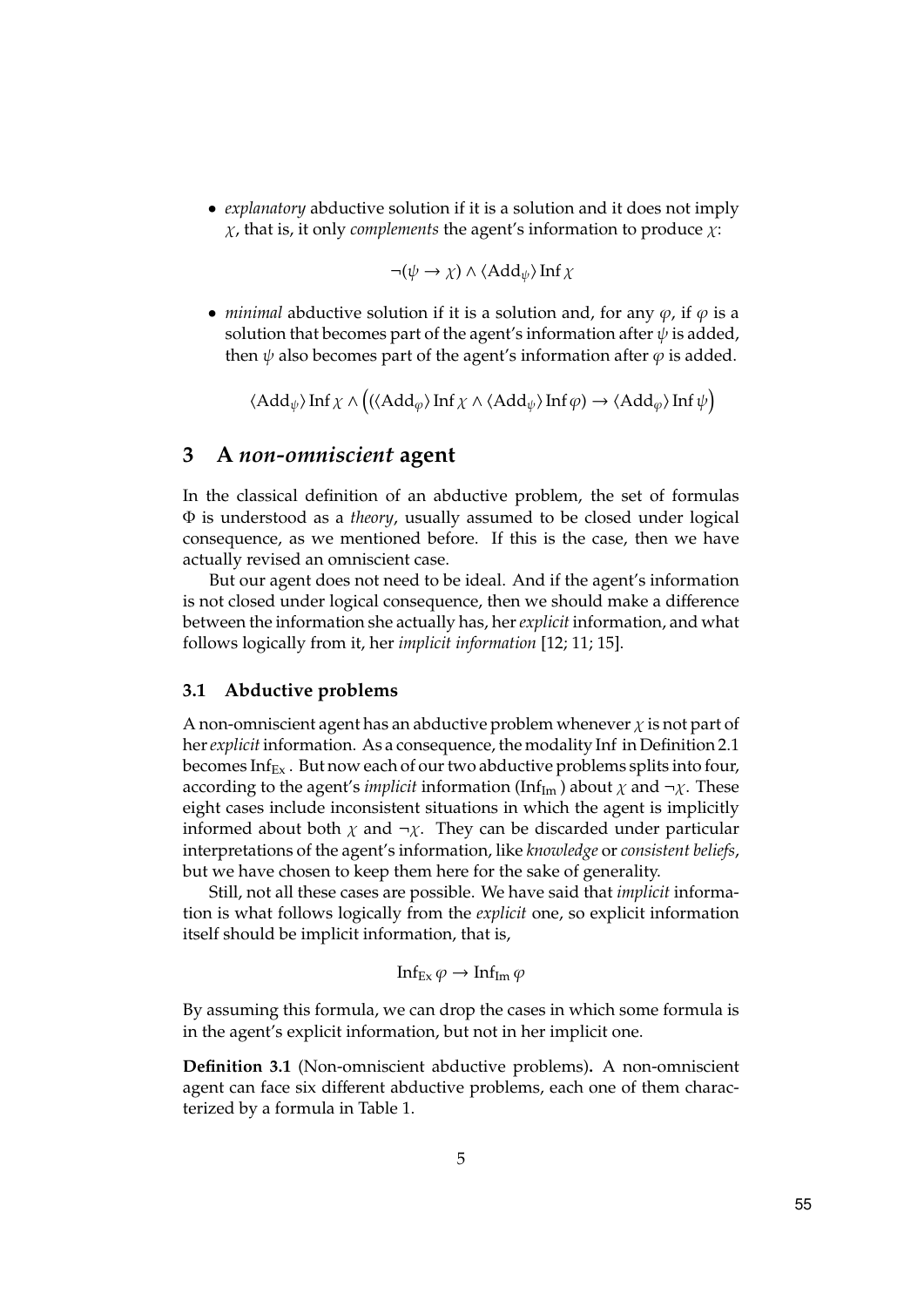| $\lnot Inf_{Ex\, \chi}\ \wedge\ \lnot Inf_{Ex} \lnot \chi\ \wedge\ \begin{cases} \lnot Inf_{Im\, \chi}\ \wedge\ \lnot Inf_{Im\, \gamma \chi} \\ \quad \text{Inf}_{Im\, \chi}\ \wedge\ \lnot Inf_{Im\, \gamma \chi} \\ \lnot Inf_{Im\, \chi}\ \wedge\ \quad \text{Inf}_{Im\, \gamma \chi} \\ \quad \text{Inf}_{Im\, \chi}\ \wedge\ \quad \text{Inf}_{Im\, \gamma \chi} \end{cases}$ | (1.1)<br>(1.2)<br>(1.3)<br>(1.4) |
|------------------------------------------------------------------------------------------------------------------------------------------------------------------------------------------------------------------------------------------------------------------------------------------------------------------------------------------------------------------------------------|----------------------------------|
| $\lnot Inf_{Ex\, \chi} \ \land \quad Inf_{Ex} \lnot \chi \ \land \ \left\{ \begin{array}{rcl} \lnot Inf_{Im\, \chi} \ \land & Inf_{Im} \lnot \chi \\ Inf_{Im\, \chi} \ \land & Inf_{Im} \lnot \chi \end{array} \right.$                                                                                                                                                            | (2.3)<br>(2.4)                   |

Table 1: Abductive problems for non-omniscient agents.

Let us review each one of the novel cases. In case (1.1), the truly novel one, the agent lacks explicit and implicit information about both  $\chi$  and  $\neg \chi$ ; the formula  $\chi$  is a real novelty for her. But in case (1.2), the not implicit novelty one, though the agent does not have explicit information about neither  $\chi$  not  $\neg \chi$ , she has implicit information about  $\chi$ . In other words,  $\chi$  is a novelty for the agent's explicit information, but not for her implicit one since  $\chi$  follows logically from what she explicitly has. In case (1.3), the *implicitly anomaly* one, the agent lacks explicit information about both  $\chi$  and  $\neg \chi$ , but implicitly she is informed about  $\neg \chi$ . Finally we have the *implicitly inconsistent* case, (1.4), in which the agent lacks explicit information about both  $\chi$  and  $\neg \chi$ , but has an implicit inconsistency.

Now for the anomalous cases. Case (2.3) is the truly anomalous one: the agent has both explicit and implicit information about  $\neg \chi$ , and lacks both explicit and implicit information about  $\chi$ . In the remaining one (2.4), called anomaly with implicit inconsistency, though the agent has explicit information about  $\neg \chi$  but not about  $\chi$ , the latter follows from her explicit information.

Omniscience as a particular case An agent is omniscient when she has explicitly all her implicit information. With this extra requirement, expressed by the formula  $Inf_{Im} \varphi \rightarrow Inf_{Ex} \varphi$ , cases (1.2), (1.3), (1.4) and (2.4) can be discarded since explicit and implicit information do not coincide. This leaves us only with cases (1.1) and (2.3); exactly the two cases of Definition 2.1.

## 3.2 Abductive solutions

We have defined non-omniscient  $\chi$ -abductive problems as situations in the agent is not *explicitly* informed about  $\chi$ . Accordingly, for defining a solution, we will look for an action (or a sequence of them) that makes the agent *explicitly* informed about  $\chi$ , without having neither implicit nor explicit information about  $\neg \chi$ . We will focus on cases (1.1), (1.2), (1.3) and (2.3), leaving the inconsistent ones, (1.4) and (2.4), for future work.

Consider the truly novel case (1.1): the agent lacks explicit and implicit information about both  $\chi$  and  $\neg \chi$ . Then, just like in the omniscient case, a solution is a formula  $\psi$  that when added to the agent's *explicit* information makes the agent explicitly informed about  $\chi$ .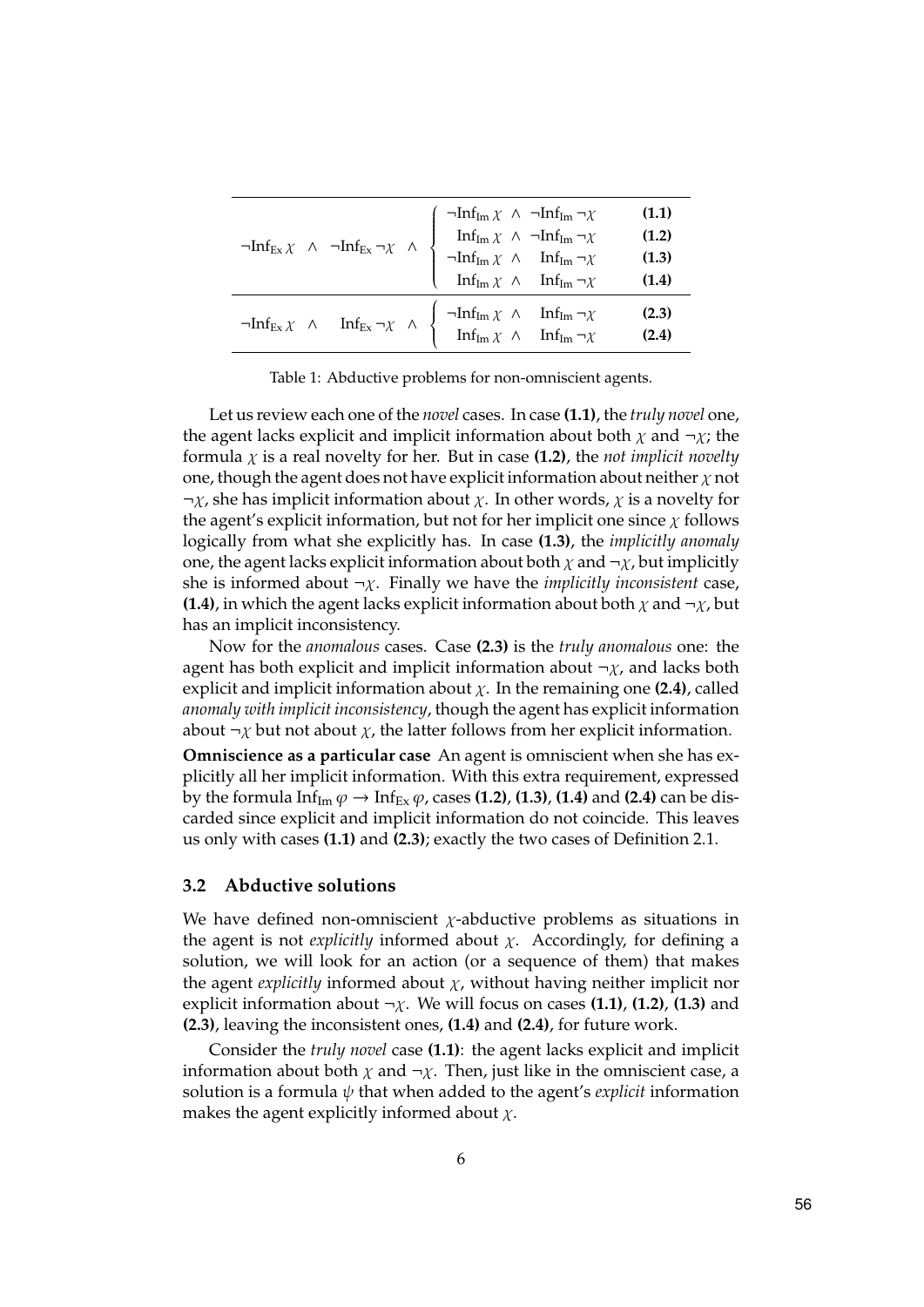Now consider the not implicit novelty case (1.2): though the agent does not have  $\chi$  explicitly, she has it *implicitly*. A solution for case (1.1), adding some  $\psi$ , would also work here, but the agent does not really need this external interaction, since a non-omniscient agent has another possibility: she can make the implicit  $\chi$  explicit by performing the adequate *reasoning* steps. And this gives us new possibilities not only this case. For example, in (1.1), the agent does not need a  $\psi$  that makes  $\chi$  explicit after added: a  $\psi$ that makes  $\chi$  *implicit* is also a solution, since now she can make  $\chi$  explicit by only reasoning. In fact, there are several strategies for solving each one of the abductive problems, but for simplicity we will focus on the most representative one for each one of them.

In case (1.3), reasoning will only make the anomaly explicit. But then the agent will be in the truly anomaly case (2.3), which can be solved by revising the agent's information to remove  $\neg \chi$  from the explicit and implicit part, and then adding a  $\psi$  that makes  $\chi$  part of her explicit information.

In the following definition, formulas of the form  $\langle \alpha \rangle \varphi$  indicates that the agent can perform some reasoning step  $\alpha$  after which  $\varphi$  is the case.

| Case  | Solution                                                                                                                                                                                          |
|-------|---------------------------------------------------------------------------------------------------------------------------------------------------------------------------------------------------|
| (1.1) | A formula $\psi$ such that                                                                                                                                                                        |
|       | $\langle \text{Add}_{\psi} \rangle \text{Inf}_{\text{Ex}} \chi$                                                                                                                                   |
| (1.2) | A reasoning $\alpha$ such that                                                                                                                                                                    |
|       | $\langle \alpha \rangle$ Inf <sub>Fy</sub> $\chi$                                                                                                                                                 |
| (1.3) | A reasoning $\alpha$ and a formula $\psi$ such that                                                                                                                                               |
|       | $\langle \alpha \rangle (\text{Inf}_{Ex} \neg \chi \wedge \langle \text{Rem}_{\neg \chi} \rangle (\neg \text{Inf}_{Im} \neg \chi \wedge \langle \text{Add}_{\psi} \rangle \text{Inf}_{Ex} \chi))$ |
| (2.3) | A formula $\psi$ such that                                                                                                                                                                        |
|       | $\langle \text{Rem}_{\neg \chi} \rangle$ $\big(\neg \text{Inf}_{\text{Im}} \neg \chi \wedge \langle \text{Add}_{\psi} \rangle \text{Inf}_{\text{Ex}} \chi \big)$                                  |

Definition 3.2 (Non-omniscient abductive solutions). Solutions for consistent non-omniscient abductive problems are provided in Table 2.

Table 2: Solutions for consistent non-omniscient abductive problems.

Note how actions take us from some abductive problem to another. In case (1.3), the proper reasoning will take the agent to case (2.3) from which, by applying the proper revision, the agent will reach case (1.1), where a new piece of information is needed. The flowchart of Figure 1 shows this. Classification of abductive solutions The extra requisites of Definition 2.3

can be adapted in this non-omniscient case. For the consistency and the explanatory requirements there are no important changes: we just require for the agent's implicit (and therefore her explicit information too) to be consistent at the end of the sequence of actions  $(\neg \text{Inf}_{\text{Im}} \bot)$ , and for the formula  $\psi$  to not imply  $\chi$  ( $\neg(\psi \rightarrow \chi)$ ) in the cases in which it is needed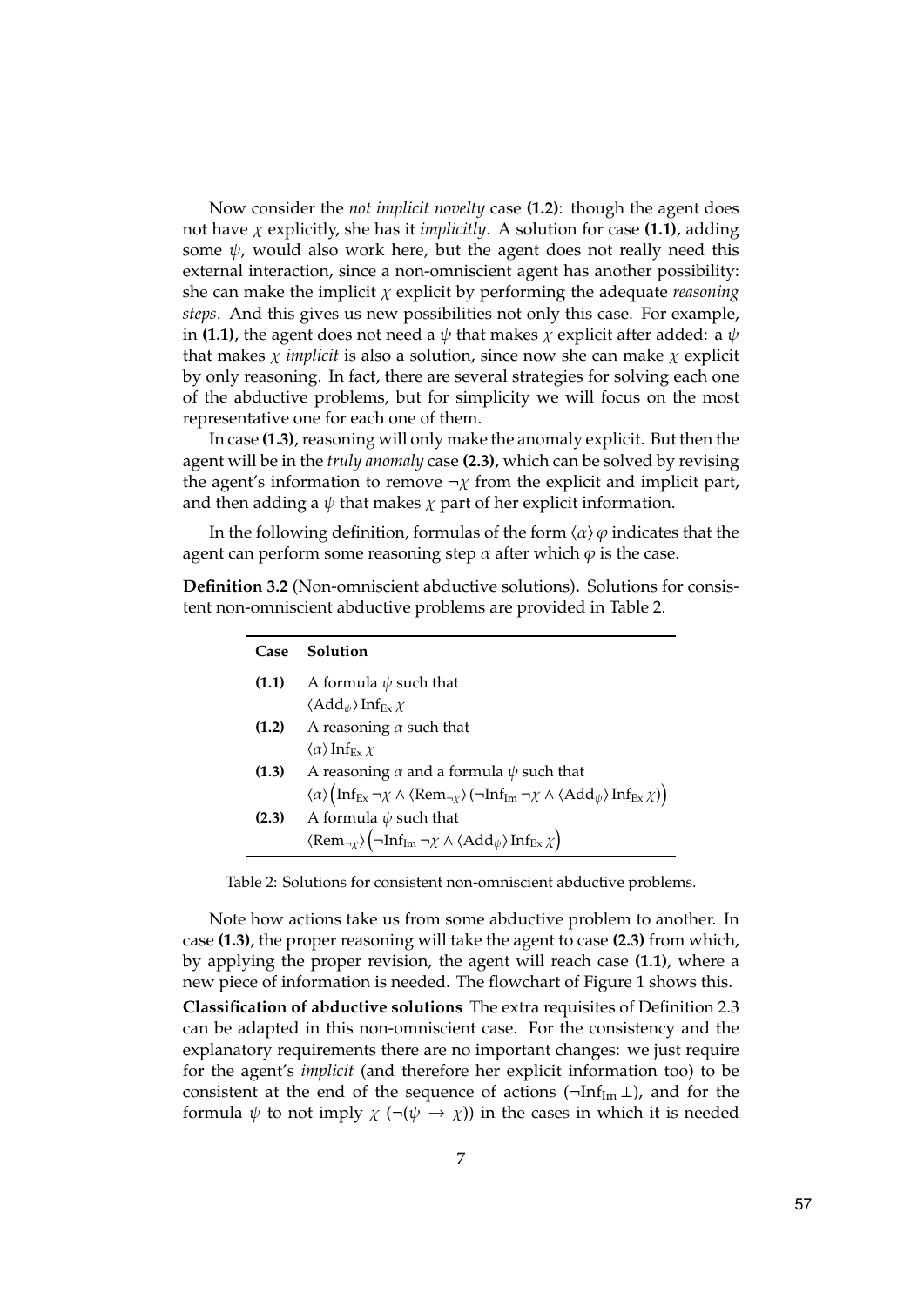

Figure 1: Flowchart of abductive solutions for non-omniscient agents.

 $((1.1), (1.3)$  and  $(2.3)$ ). The minimality requirement now gives us more options. We can define it over the action  $\langle \text{Add}_{\psi} \rangle$ , looking for the weakest formula  $\psi$ , but it can also be defined over the action  $\langle \text{Rem}_{\neg x} \rangle$ , looking for the revision that removes the smallest amount of information. It can even be defined over the action  $\langle \alpha \rangle$ , looking for the shortest reasoning chain.

## 4 A non-dynamically-omniscient agent

Even though the agents of the previous section are non-omniscient, there is still an idealization about them. We have defined the agent's implicit information as what follows logically from her explicit information, but a more 'real' agent does not need to be *dynamically omniscient* in the sense that she does not need to have complete reasoning abilities. In other words, she may not be able to derive all logical consequences of her explicit information. This difference is important, because then a solution for a  $\chi$ -abductive problem does not need to be as strong as a formula that, when added, also informs explicitly the agent about  $\chi$ ; it can also be some formula that, when added, allow the agent to derive  $\chi$ 

#### 4.1 Abductive problems

Now we can make a further refinement. We can distinguish between what follows logically from the agent's explicit information, the objective implicit information Inf $_{Im}$ , and what the agent can actually derive, the subjective implicit information Inf<sub>Der</sub>. In other words, Inf<sub>Der</sub>  $\varphi$  holds when the agent can perform a sequence of reasoning steps that make  $\varphi$  explicit information. In particular, an empty sequence of reasoning steps makes explicit the information that is already explicit, so we assume

$$
\text{Inf}_{\text{Ex}}\,\varphi \to \text{Inf}_{\text{Der}}\,\varphi
$$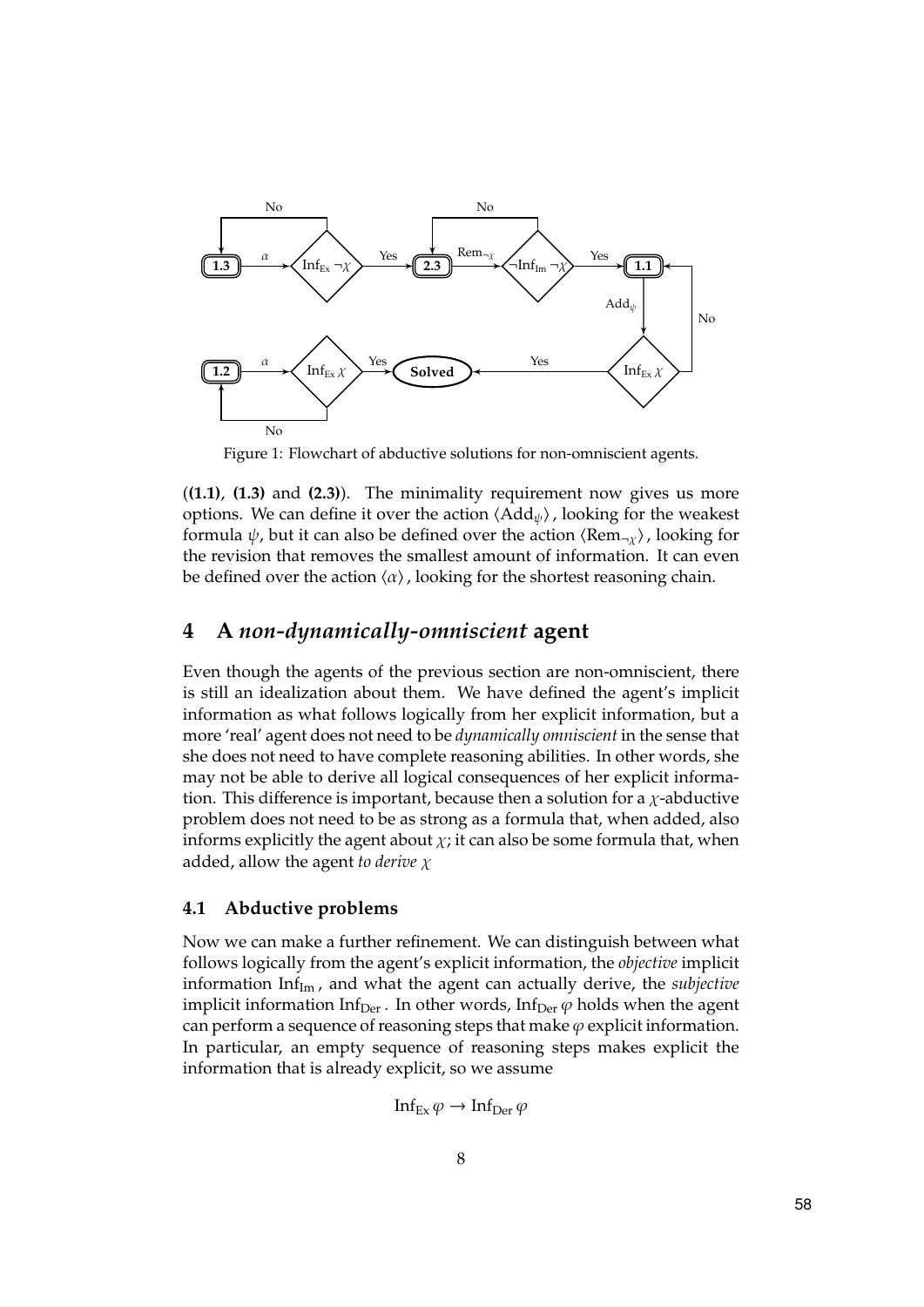Though not complete, we can assume that the agent's reasoning abilities are sound. This makes subjective implicit information part of objective implicit one, giving us

Inf<sub>Der</sub>  $\varphi \to \text{Inf}_{\text{Im}} \varphi$ 

Each one of the six abductive problems of Table 1 turns into four cases, according to whether the agent can derive or not what follows logically from her explicit information, that is, according to whether  $Inf_{Der} \chi$  and Inf<sub>Der</sub>  $\neg \chi$  hold or not. Our two assumptions allow us to discards some of the cases, leaving us with the following.

Definition 4.1 (Extended abductive problems). A non-omniscient agent without complete reasoning abilities can face eleven different abductive problems, each one of them characterized by a formula in Table 3.

| $\neg Inf_{Ex}\chi \wedge \neg Inf_{Ex} \neg \chi \wedge \left\{ \neg Inf_{Der}\chi \wedge \neg Inf_{Der} \neg \chi \right\} \wedge \neg Inf_{Im}\chi \wedge \neg Inf_{Im} \neg \chi$                                                                                                                                                                                                                                                                                                                                                                            | (1.1.a)                                  |
|------------------------------------------------------------------------------------------------------------------------------------------------------------------------------------------------------------------------------------------------------------------------------------------------------------------------------------------------------------------------------------------------------------------------------------------------------------------------------------------------------------------------------------------------------------------|------------------------------------------|
| $\lnot Inf_{Ex\, \chi} \ \land\ \lnot Inf_{Ex} \ \lnot\chi\ \land\ \left\{ \begin{array}{c} \lnot Inf_{\mathop{\rm Der}\nolimits\, \chi} \ \land\ \lnot Inf_{\mathop{\rm Der}\nolimits} \ \lnot\chi \\ \text{Inf}_{\mathop{\rm Der}\nolimits\, \chi} \ \land\ \lnot Inf_{\mathop{\rm Der}\nolimits} \ \lnot\chi \end{array} \right\} \ \land\quad \text{Inf}_{Im\, \chi} \ \land\ \lnot Inf_{Im} \ \lnot\chi$                                                                                                                                                    | (1.2.a)<br>(1.2.b)                       |
| $\lnot Inf_{Ex\, \chi} \ \land\ \lnot Inf_{Ex} \ \lnot \chi \ \land \ \left\{ \begin{array}{rcl} \lnot Inf_{Der\, \chi} & \land & \lnot Inf_{Der} \ \lnot \chi & \land & \lnot Inf_{Der} \ \lnot \chi & \land & Inf_{Der} \ \lnot \chi & \land & \lnot Inf_{Der} \ \lnot \chi & \end{array} \right\} \ \land\ \lnot Inf_{Im\, \chi} \ \land\ \ \lnot Inf_{Im} \ \lnot \chi$                                                                                                                                                                                      | (1.3.a)<br>(1.3.c)                       |
| $\left. \begin{array}{lll} \neg \mathrm{Inf}_{\mathrm{Ex}} \, \chi \, \land \, \neg \mathrm{Inf}_{\mathrm{Ex}} \, \neg \chi \, \land & \left. \begin{array}{l} \neg \mathrm{Inf}_{\mathrm{Der}} \, \chi \, \land \, \neg \mathrm{Inf}_{\mathrm{Der}} \, \neg \chi \\ & \mathrm{Inf}_{\mathrm{Der}} \, \chi \, \land \, \neg \mathrm{Inf}_{\mathrm{Der}} \, \neg \chi \\ & \neg \mathrm{Inf}_{\mathrm{Der}} \, \chi \, \land \, \quad \mathrm{Inf}_{\mathrm{Der}} \, \neg \chi \\ & \mathrm{Inf}_{\mathrm{Der}} \, \chi \, \land \, \quad \mathrm{Inf}_{\mathrm{$ | (1.4.a)<br>(1.4.b)<br>(1.4.c)<br>(1.4.d) |
| $\neg \text{Inf}_{\text{Ex}} \chi \wedge \text{ Inf}_{\text{Ex}} \neg \chi \wedge \left\{ \neg \text{Inf}_{\text{Der}} \chi \wedge \text{ Inf}_{\text{Der}} \neg \chi \right\} \wedge \neg \text{Inf}_{\text{Im}} \chi \wedge \text{ Inf}_{\text{Im}} \neg \chi$                                                                                                                                                                                                                                                                                                 | (2.3.c)                                  |
| $\neg \text{Inf}_{\text{Ex}} \chi \wedge \text{Inf}_{\text{Ex}} \neg \chi \wedge \left\{ \text{Inf}_{\text{Der}} \chi \wedge \text{Inf}_{\text{Der}} \neg \chi \right\} \wedge \text{Inf}_{\text{Im}} \chi \wedge \text{Inf}_{\text{Im}} \neg \chi$ (2.4.d)                                                                                                                                                                                                                                                                                                      |                                          |

Table 3: Abductive problems with subjective/objective implicit information.

#### 4.2 Abductive solutions

Recall that different abductive problems in Table 1 can have the same solution. For example, though abductive problem (1.2), the non-implicit novelty case, can be solved by means of reasoning steps (see Table 2), we mentioned that it can also be solved like case (1.1). But the further refinement that we have just done really makes them different. In case (1.2.b),  $\chi$  is subjective implicit information, so the agent can derive it and solve the problem by only reasoning. Nevertheless, this is not possible in (1.2.a) since  $\chi$  is objective but not subjective implicit information. The agent cannot derive  $\chi$ ; she needs a formula that, when added to her explicit information, makes  $\chi$ explicit (like in the truly novel case); or, more interesting, she can extend her *reasoning abilities* with a formula/rule that allows her to derive  $\chi$ .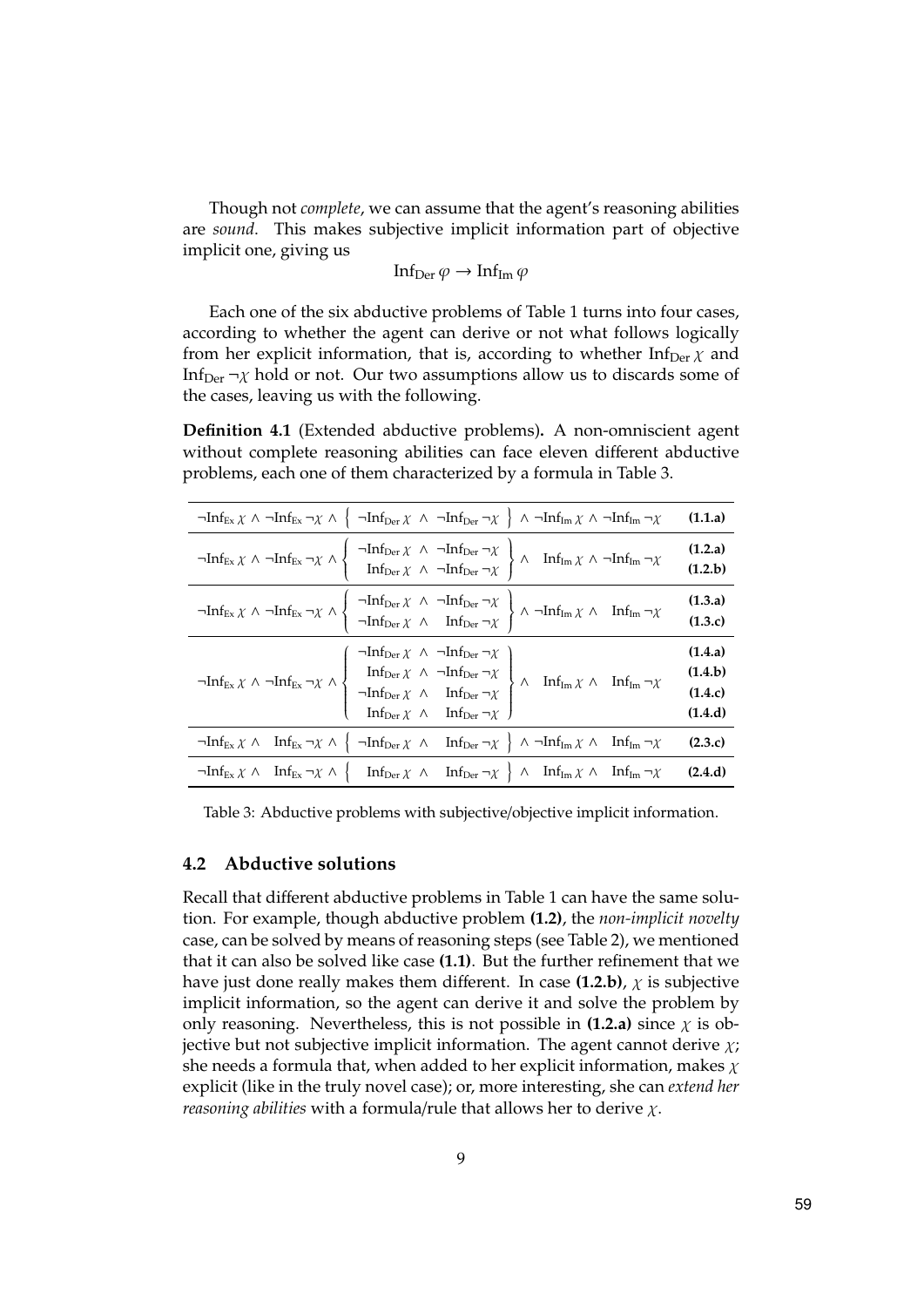The same happens with other cases; consider those derived from (1.3). In (1.3.c) the anomaly will be detected so the agent can start with a revision of her information. But in (1.3.a) the anomaly cannot be derived, so we have an objective but not subjective anomaly. The agent cannot detect and, moreover, cannot derive the anomaly, so a better approach for a solution is to solve (1.3.a) as a novel abductive problem. In fact, we can say that (1.3.a) is an objective anomaly but a subjective novelty.

Just like actions of reasoning, revision and addition can take us from one abductive problem of Table 1 to another, they also allows us to move between the abductive problem of Table 3. Again, we will focus on the consistent cases, discarding (1.4.∗) and (2.4.d).

Definition 4.2 (Extended abductive solutions). Solutions for consistent extended abductive problems are provided in Table 4. It should be read as a transition table that provides actions and conditions that should hold in order to move from one abductive problem to another. There are six operations/conditions which are described below, from left to right.

- Action  $\langle \text{Add}_{\psi} \rangle$  consists in adding  $\psi$  to the agent's explicit information. The aim is to make the agent explicitly informed about  $\chi$ .
- Action  $\langle \text{Add}_{\psi/a} \rangle$  extends the agent's explicit information by adding a formula  $\psi$  or some inference resource  $\alpha$  (e.g., a rule) with the aim to provide the agent with enough information so she can derive  $\chi$ .
- Action  $\langle \alpha \rangle$  consists on the application of reasoning steps. The goal here is to make  $\chi$  explicit.
- Action  $\langle \text{Add}_{\psi/\alpha} \rangle$  is just as before. The goal is that after the action, the agent should be able to derive  $\neg \chi$ .
- Action  $\langle \alpha \rangle$  is just as before, this time with the aim to make  $\neg \chi$  explicit.
- Action  $\langle \text{Rem}_{\neg \chi} \rangle$  removes  $\neg \chi$  from the agent's explicit information, but the goal here is to remove it from her implicit information as well.

| <b>Case</b> $\left  \langle \text{Add}_{\psi} \rangle \text{Inf}_{\text{Ex}} \chi \right  \langle \text{Add}_{\psi/\alpha} \rangle \text{Inf}_{\text{Der}} \chi \left  \langle \alpha \rangle \text{Inf}_{\text{Ex}} \chi \right  \langle \text{Add}_{\psi/\alpha} \rangle \text{Inf}_{\text{Der}} \neg \chi \left  \langle \alpha \rangle \text{Inf}_{\text{Ex}} \neg \chi \right  \langle \text{Rem}_{\gamma} \rangle \neg \text{Inf}_{\text{Im}} \neg \chi$ |        |         |        |         |         |         |
|----------------------------------------------------------------------------------------------------------------------------------------------------------------------------------------------------------------------------------------------------------------------------------------------------------------------------------------------------------------------------------------------------------------------------------------------------------------|--------|---------|--------|---------|---------|---------|
| (1.1.a)                                                                                                                                                                                                                                                                                                                                                                                                                                                        | Solved |         |        |         |         |         |
| (1.2.a)                                                                                                                                                                                                                                                                                                                                                                                                                                                        |        | (1.2.b) |        |         |         |         |
| (1.2.b)                                                                                                                                                                                                                                                                                                                                                                                                                                                        |        |         | Solved |         |         |         |
| (1.3.a)                                                                                                                                                                                                                                                                                                                                                                                                                                                        |        |         |        | (1.3.c) |         |         |
| (1.3.c)                                                                                                                                                                                                                                                                                                                                                                                                                                                        |        |         |        |         | (2.3.c) |         |
| (2.3.c)                                                                                                                                                                                                                                                                                                                                                                                                                                                        |        |         |        |         |         | (1.1.a) |
|                                                                                                                                                                                                                                                                                                                                                                                                                                                                |        |         |        |         |         |         |

Table 4: Solutions for consistent extended abductive problems.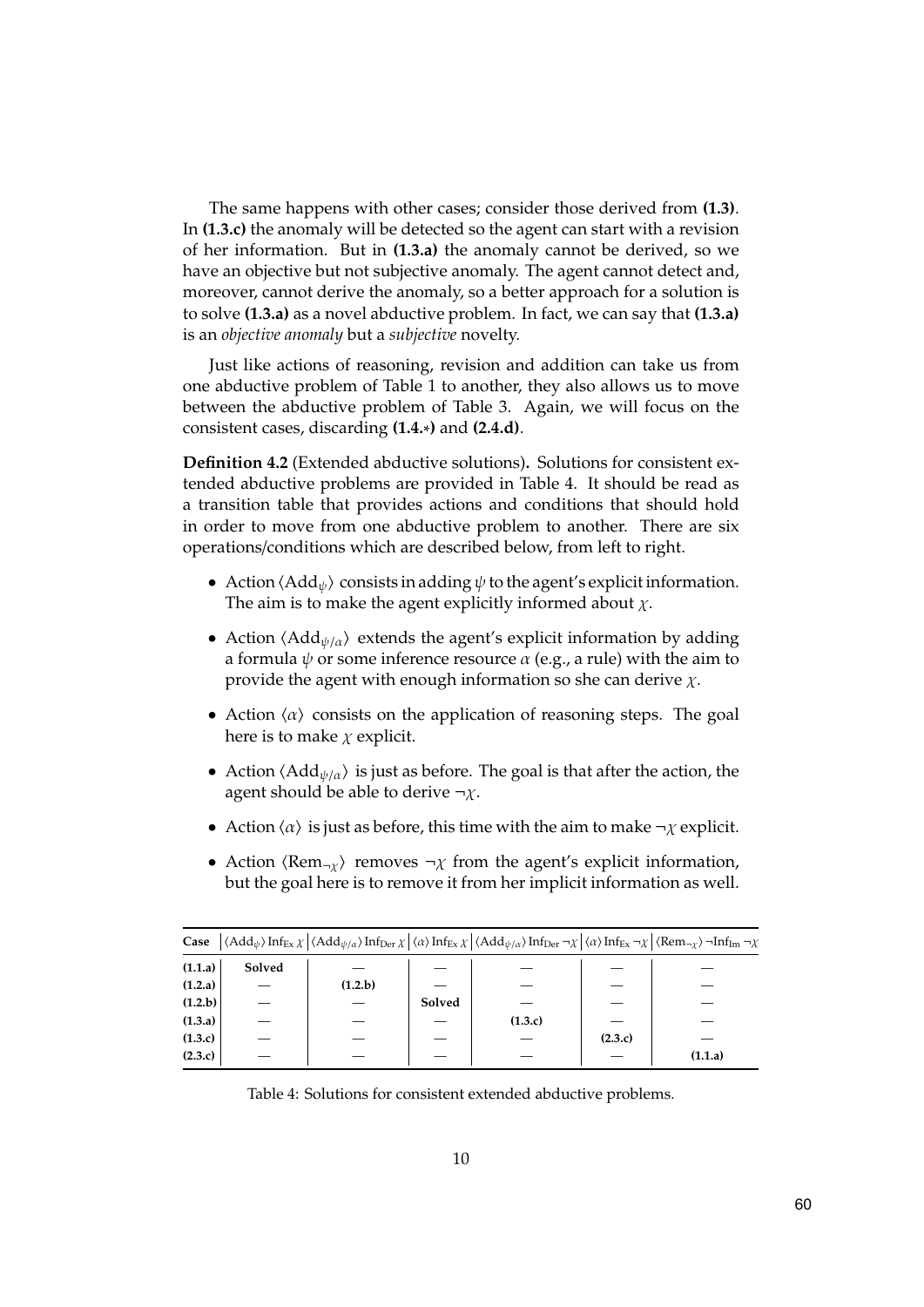Table 4 establishes a natural path to solve a consistent extended abductive problem in. The longest path corresponds to case (1.3.a) in which the agent does not have explicit information about neither  $\chi$  nor  $\neg \chi$  and, though  $\neg \chi$  follows logically from her explicit information, she cannot derive it. A sequence of actions to solve this problem is, first, to provide the agent with enough information so she can derive  $\neg \chi$ , turning this case into (1.3.c). Then, after reasoning to derive  $\neg \chi$  she will have an explicit anomaly, case (2.3.c). From here she needs to revise her information to remove  $\neg \chi$  from it and, once she has done this and reached case (1.1.a), she needs to extend her information with some  $\psi$  that will make her be explicitly informed about  $\chi$ .

#### 4.3 Collapsing the cases

We have taken the perspective of an outsider. From a subjective point of view, the agent does not need to solve an anomaly that she cannot detect. What guides the process of solving an abductive problem is explicit information and what she can derive from it, that is, the subjective implicit one. In other words, unaccessible inconsistencies should not matter!

We can simplify the solution of abductive problem by observing that some problems in Table 3 are in fact indistinguishable for the agent. Without further external interaction, she can only access her explicit information and eventually what she can derive from it; the rest, the implicit information that is not derivable is not relevant. For example, abductive problems (1.{1,2,3,4}.a) are in fact the same from the agent's point of view, and she will try to solve them in the same way. By reducing Table 3 according to the agent's subjective information we get:

| $\lnot Inf_{\operatorname{Ex}\nolimits \chi} \ \land \ \lnot Inf_{\operatorname{Ex}\nolimits \gamma \chi} \ \land \ \begin{cases} \lnot Inf_{\operatorname{Der}\nolimits \chi} \ \land \ \lnot Inf_{\operatorname{Der}\nolimits \gamma \chi} \\ \qquad \qquad \text{Inf}_{\operatorname{Der}\nolimits \chi} \ \land \ \ \lnot Inf_{\operatorname{Der}\nolimits \gamma \chi} \\ \qquad \qquad \text{Inf}_{\operatorname{Der}\nolimits \chi} \ \land \ \ \text{Inf}_{\operatorname{Der}\nolimits \gamma \chi} \\ \qquad \qquad \text{Inf}_{\operatorname{Der}\nolimits \gamma \chi} \ \land \ \ \text{Inf$ | $(1,\{1,2,3,4\}.a)$<br>$(1,\{2, 4\}, b)$<br>$(1.\{3, 4\}.\mathrm{c})$<br>(1.4.d) |
|----------------------------------------------------------------------------------------------------------------------------------------------------------------------------------------------------------------------------------------------------------------------------------------------------------------------------------------------------------------------------------------------------------------------------------------------------------------------------------------------------------------------------------------------------------------------------------------------------------|----------------------------------------------------------------------------------|
| $\neg \text{Inf}_{\text{Ex}} \chi \quad \land \quad \text{Inf}_{\text{Ex}} \neg \chi \quad \land \quad\n \left\{\begin{array}{ccc}\n\neg \text{Inf}_{\text{Der}} \chi & \land & \text{Inf}_{\text{Der}} \neg \chi \\ \text{Inf}_{\text{Der}} \chi & \land & \text{Inf}_{\text{Der}} \neg \chi\n\end{array}\right.$                                                                                                                                                                                                                                                                                       | (2.3.c)<br>(2.4.d)                                                               |

Note how these classes correspond to abductive problems in Table 1 in which Inf<sub>Der</sub> appears in place of Inf<sub>Im</sub>. Then the abductive solutions in Table 3 can be considered the objective solutions for the eleven objectively different abductive problems. But if we consider only the information accessible to the agent then the subjective paths she follows to solve abductive problems are similar to the Figure 1.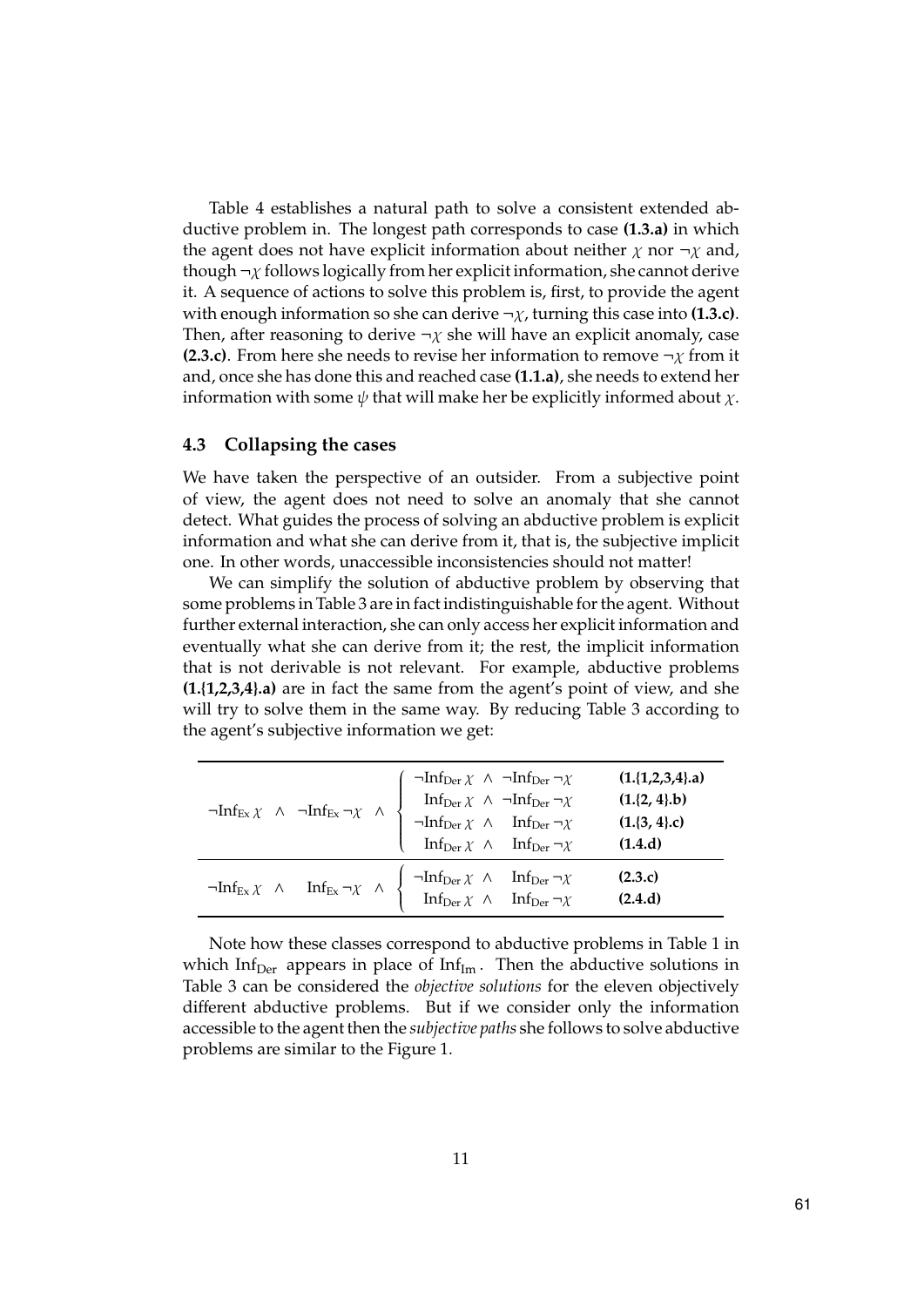## 5 Summary and future work

We have presented definitions of novel and anomalous abductive problems from a subjective perspective. We have focused not only on omniscient agents, but also on those whose information is not closed under logical consequence and those whose reasoning abilities are not complete. Moreover, we have also provided definitions for what an abductive solution is for each one of this problems, identifying actions that allow the agent to move from one problem to another and the conditions that such actions should verify in order to provide an abductive solution.

Our work is just an initial exploration on abductive reasoning for (nonomniscient) agents, and there are many aspects yet to be studied. To begin with, we can still make a further refinement in our notions of information, this time relative to the explicit one. Among our explicit information, there are things that are supported by the rest of our information. Consider, for example, the quadratic formula for solving quadratic equations: even if we do not know or forget the formula, we can derive it if we know the process of completing squares. But we also have information that is not supported by the rest; things that, if not observed, we would not have. Consider our initial example of Mr. Wilson having a very shiny right cuff: Holmes did not know him before, so there is no way he could have derived this information about his cuff without observing him. And in fact, the intuitive idea of abductive reasoning is closer to situations of this kind in which we try to find support (justification) for facts that, being observed, have become part of our explicit information.

But we can also look for a more concrete form of what we already have. First, we have talked about information, but we can study more specific notions, like knowledge and beliefs, by asking for more specific requirements, like truth or consistency. Moreover, the real definite step will be given by providing a semantic model in which we can represent not only the introduced notions of information (explicit, subjective implicit, objective implicit) in their knowledge and belief versions, but also provide a concrete definition for the discussed actions that modify them: adding external information, reasoning in order to extend the explicit one or removing part of it. Our current efforts are oriented to dynamic epistemic approaches, following not only ideas like public announcements [14; 6] and revision [3; 2], but also the finer grained notions of dropping [4] and inference [7].

And finally we can look at, possibly, the most important question in abductive reasoning. We know now what an abductive solution is but, how can we find them? In other words, given a particular semantic model representing an agent's information, can we provide a procedure that returns 'the set of abductive solutions'? And though an abductive solution can be a formula that, when assumed, provides the agent with explicit information about the observed  $\chi$ , the most interesting solutions are those that allow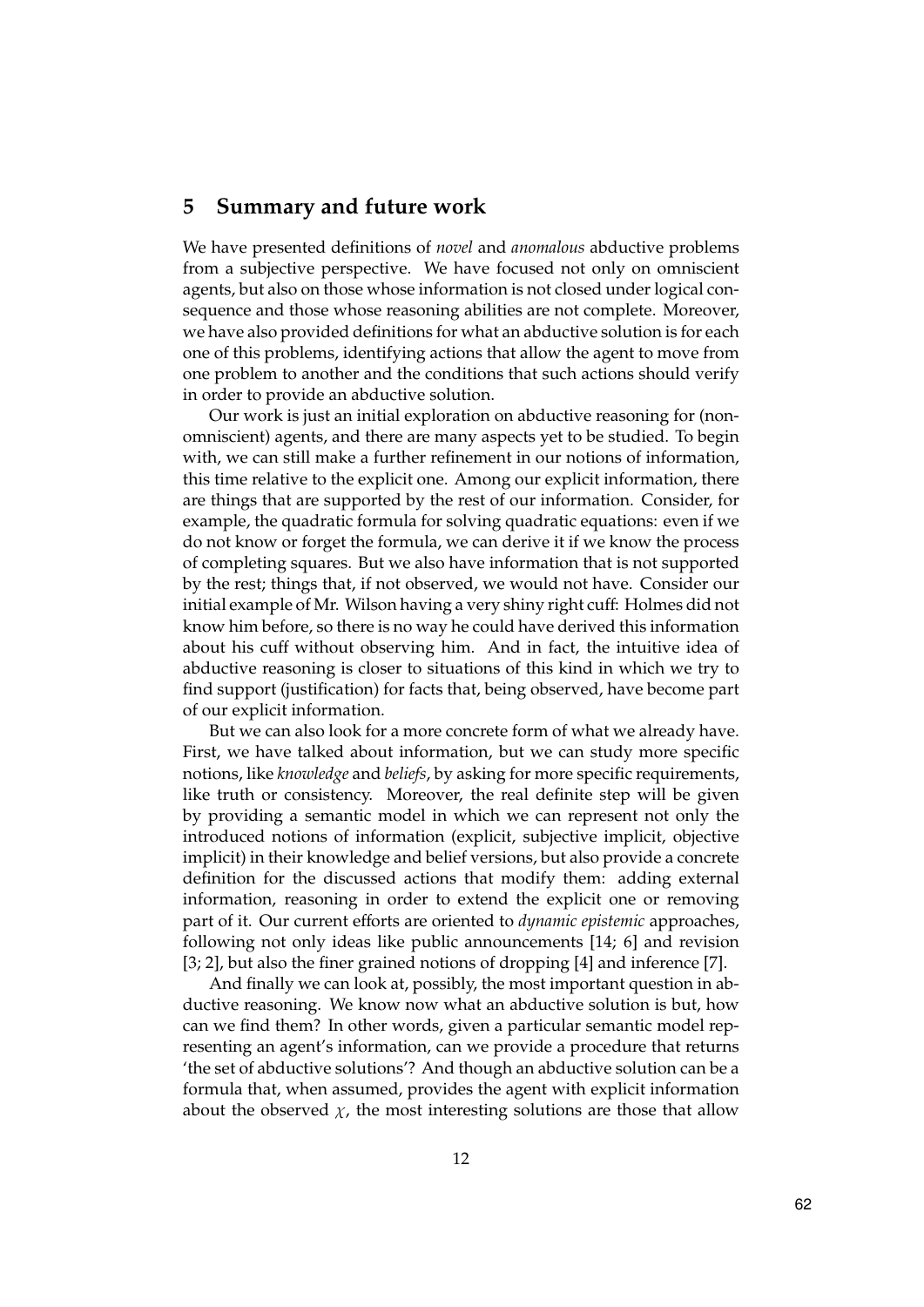the agent to derive  $\chi$ , linking tightly the search for solutions with the agent's reasoning tools. This emphasize the need of a semantic model that allows us to represent an agent's inference dynamics.

Even more: an important topic in abductive reasoning is the selection of the best explanation (e.g., [13] and [10]). Beyond logical requisites to avoid triviality, the definition of a suitable criteria to model the agent's preference for solutions is still an open problem. By using Kripke frames, we can provide some criteria based in a plausibility measure among accessible worlds [3; 2]. And at last (but not least), once the agent has selected her 'best' explanation, what shall she do with it?

Acknowledgements We thank Johan van Benthem and Ángel Nepomuceno-Fernández for their valuable comments and suggestions.

# References

- [1] A. Aliseda. Abductive Reasoning. Logical Investigations into Discovery and Explanation, volume 330 of Synthese Library Series. Springer, 2006.
- [2] A. Baltag and S. Smets. A qualitative theory of dynamic interactive belief revision. In G. Bonanno, W. van der Hoek, and M. Wooldridge, editors, Logic and the Foundations of Game and Decision Theory (LOFT7), volume 3 of Texts in Logic and Games, pages 13–60. AUP, 2008.
- [3] J. van Benthem. Dynamic logic for belief revision. Journal of Applied Non-Classical Logics, 17(2):129–155, 2007.
- [4] J. van Benthem and F. R. Velázquez-Quesada. Inference, promotion, and the dynamics of awareness. Technical Report PP-2009-43, ILLC, Universiteit van Amsterdam, 2009.
- [5] H. van Ditmarsch, W. van der Hoek, and B. Kooi. Dynamic Epistemic Logic, volume 337 of Synthese Library Series. Springer, 2007.
- [6] J. Gerbrandy. Bisimulations on Planet Kripke. PhD thesis, ILLC, Universiteit van Amsterdam, 1999. ILLC Dissertation Series DS-1999-01.
- [7] D. Grossi and F. R. Velázquez-Quesada. Twelve Angry Men: A study on the fine-grain of announcements. In X. He, J. F. Horty, and E. Pacuit, editors, LORI, volume 5834 of LNCS, pages 147–160. Springer, 2009.
- [8] J. Y. Halpern, editor. Proceedings of the 1st Conference on Theoretical Aspects of Reasoning about Knowledge, Monterey, CA, March 1986, San Francisco, CA, USA, 1986. Morgan Kaufmann Publishers Inc.